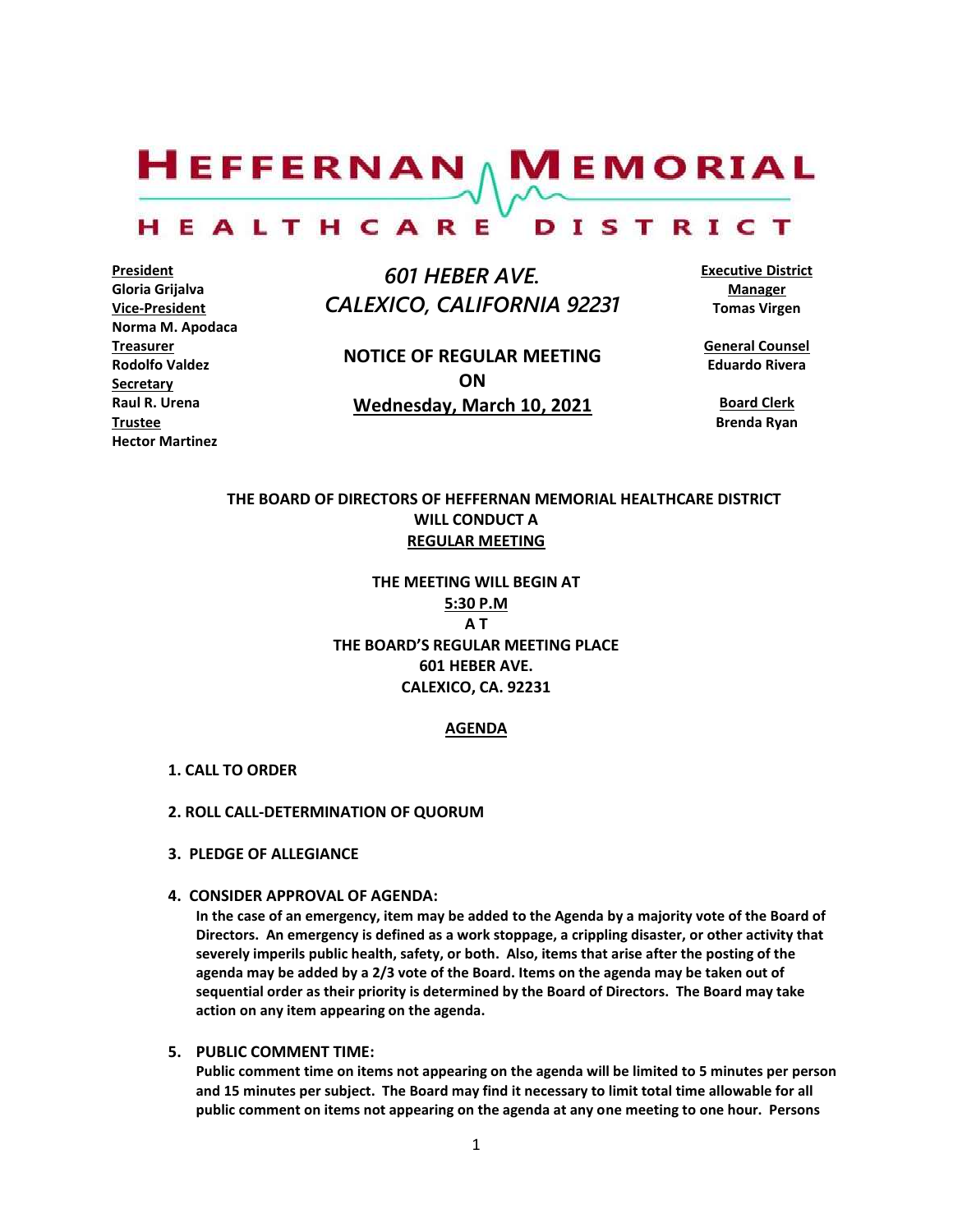**desiring longer public comment time and/or action on specific items shall contact the Secretary and request that the item be placed on the agenda for the next regular meeting.**

# **6. REPORTS ON MEETING AND EVENTS ATTENDED BY DIRECTORS, AND AUTHORIZATION FOR DIRECTOR ATTENDANCE AT UPCOMING MEETINGS AND EVENTS/DIRECTORS COMMENTS:**

- **a. Brief reports by Directors on meetings and event attended. Schedule of upcoming Board meetings and events.**
- **7. REPORTS BY ALL HMHD COMMITTEES**
- **8. COMMENTS BY PROMOTION AND PUBLIC RELATIONS TONY PIMENTEL**
- **9. COMMENTS BY EXECUTIVE DISTRICT MANAGER TOMAS VIRGEN**
- **10. COMMENTS BY GENERAL COUNSEL EDUARDO RIVERA**

#### **11. DISCUSSION AND/OR ACTION ITEMS:**

- **a. Discussion and/or Action: Approval of Grant Agreements:**
	- **1. Fit and Healthy Center**
	- **2. Rosa's Plane Food Meals program**
	- **3. Heffernan-Vo Medical Services program**
- **b. Discussion and/or Action: Scheduling Town Hall meeting on establishing a Heffernan Urgent Care clinic.**
	- **1. Discussion and/or Action: Employment of Consultant for Urgent Care/scope of work and Request for Proposal preparation.**
- **c. Discussion and/or Action: Status Report on Covid-19 ad hoc committee.**
- **d. Discussion and/or Action: Status Report on 400 Mary Modernization**
- **e. Discussion and/or Action: Draft of Revised Strategic Plan**
- **f. Report on LAFCO meeting of February 25, 2021.**
- **g. Discussion and/or Action: Closing of Heffernan Memorial account/Certificate of Deposit with Sun Community.**
- **h. Discussion and/or Action: Heffernan Memorial scholarships. 20 scholarships at \$1000.00 per scholarship and establishment of criteria for qualification, grade point and health related course of study.**
- **i. Discussion and/or Action: Modification of Agenda format to include a consent agenda/and items for consent agenda. Modification of public comment time limit to three minutes.**

### **12. ITEMS FOR FUTURE AGENDAS:**

**This item is placed on the agenda to enable the Board to identify and schedule future items for discussion at upcoming Board meetings and/or identify press release opportunities.**

#### **13. ADJOURNMENT:**

- **a. Regular Board meetings are held on the second and fourth Wednesday of each month.**
- **b. The next regular meeting of the Board will be held at 5:30 P.M., March 24, 2021.**
- **c. The agenda package and material related to an agenda item submitted after the packet's distribution to the Board are available for public review in the lobby of the District office during normal business hours**